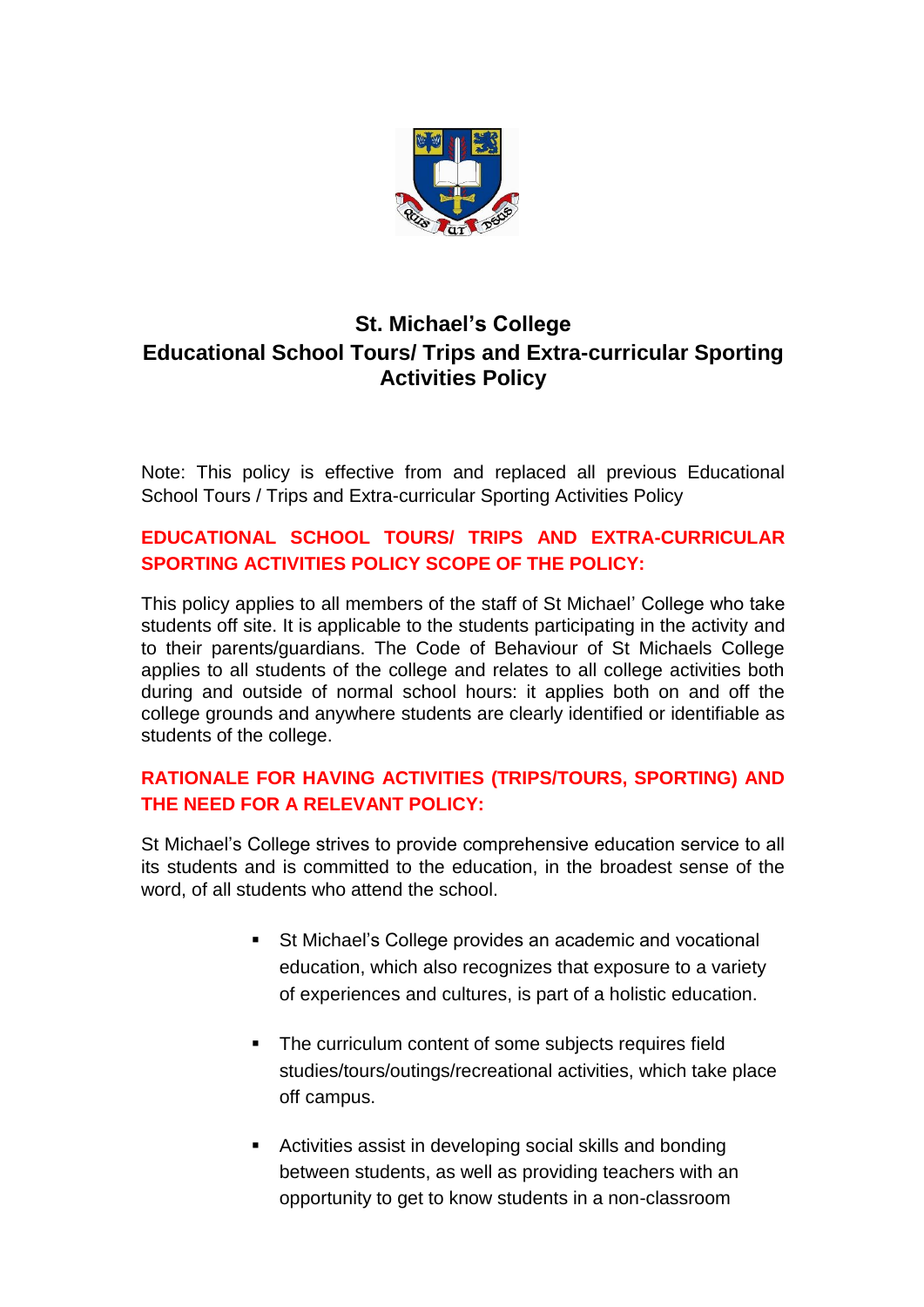environment and to build links with the local community and with people of other nationalities.

- There is a balanced programme of outings and tours for the
- school year that does not overly impinge on the day to day operation of the school.
- All educational tours must be consistent with the rationale as specified by the Department of Education and Skills in Circular Letter M 20/04.
- **Staff planning of tours and outings, must be aware of all** necessary procedures that must be observed to provide for the health and safety of staff and students.
- Staff will ensure that tours and outings take place efficiently and smoothly and that the standard of supervision is firmly within quidelines and standards.
- Staff clarify expectations of behaviour for all tours, trips and sporting activities.

# **OBJECTIVES**

- That the health, safety and welfare of our students is safeguarded by ensuring that reasonable care has been taken in the nature of the trip chosen, the level of supervision provided, the venue, the means of transportation and the careful assessment of any dangers to which the students may be exposed.
- That students gain maximum educational benefit and enjoyment from all trips/outings. For example, school trips/outings should broaden each pupil's cultural and intellectual experience; foster independence / maturity / team building; enhance student's social skills; improve language acquisition skills; create positive memories of school; promote greater understanding between different cultures; encourage travel / studying abroad; promote involvement of all students; improve communication skills.
- That staff are aware that the degree of care required of them should be that of a "careful parent" which would vary with the circumstances and the age of the students.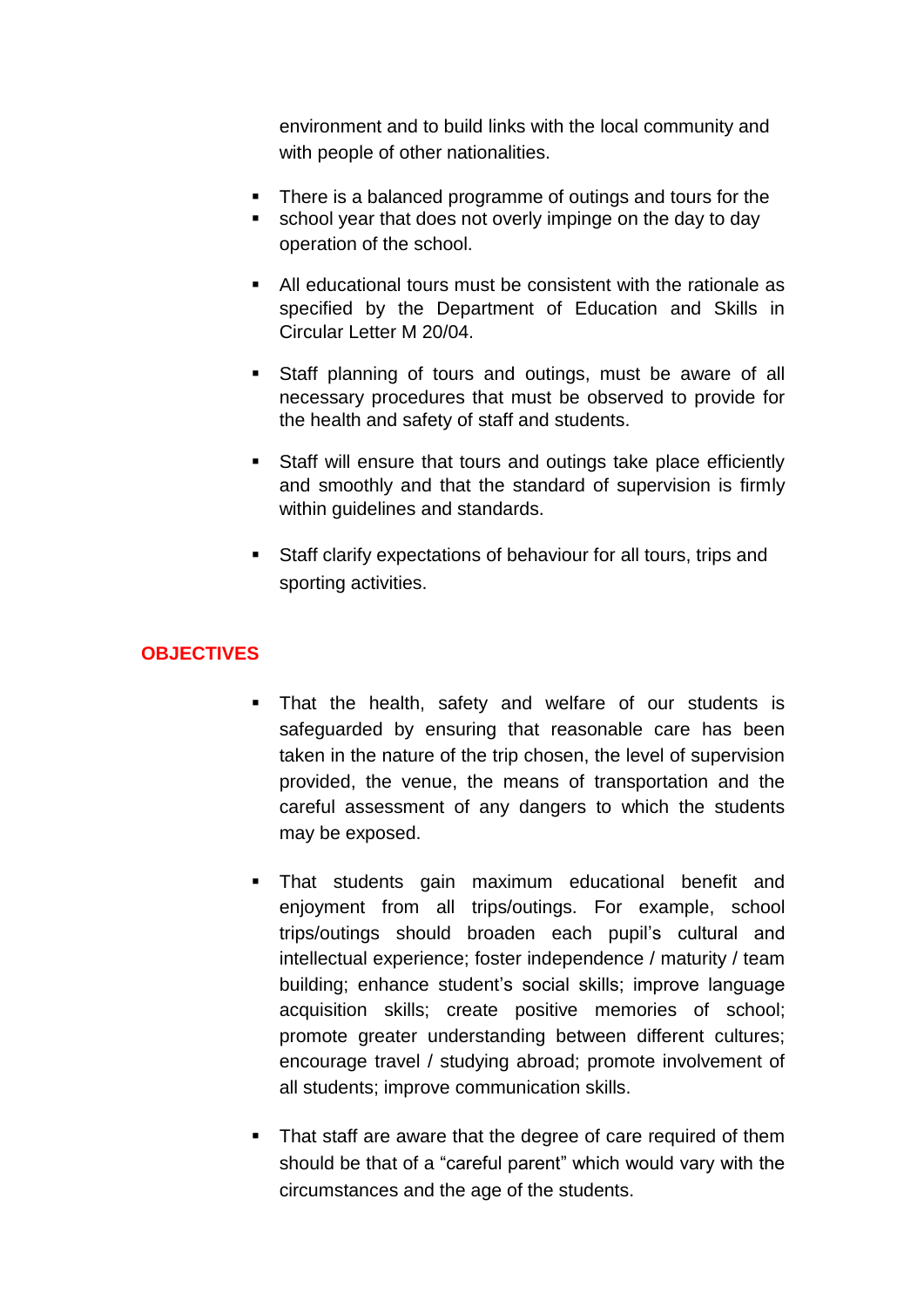#### **GENERAL INFORMATION:**

The Code of Behaviour & the Anti-Bullying Policy apply to all outings/trips/tours/matches, whether or not they involve an overnight stay. In addition, other relevant school policies such as the Substance Misuse Policy and the Health & Safety Policy are applicable.

It is advised that a full schedule of events be known and approved at the beginning of the school year in which they are to take place. Teachers who wish to undertake school trips/tours should provide the Principal with a proposal for the operation of same. The schedule and all over night trip will require Board of Management approval.

The Principal / Board of management will grant approval for a school trip/tour on the consideration of the number of proposed events to take place during the course of the year, that the trip/tour conforms with the criteria of the circular letter M20/04, the timing of the event, the implications for normal teaching and the suitability of the travel and accommodation arrangements. A bonded tour operator must be used for all tours and all finance lodged with the tour operator.

Careful planning is required for all trips and outings, so that all are aware of all necessary precautions which must be observed to provide for the health and safety of staff and students. It also ensures that trips and outings take place efficiently and smoothly and that the standard of supervision is firmly within guidelines and standards.

Before a student is accepted for any trip/outing, his/her previous behavior will be taken into consideration. A record of breaches of the school's code of behaviour may disqualify a student from participating in a trip or outing.

Parents/guardians will be notified, in advance, of all tours/outings and both parents/guardians and student should sign the appropriate consent form. In this way parents/guardians, students and teachers enter into a partnership promoting good and appropriate behaviour at all times.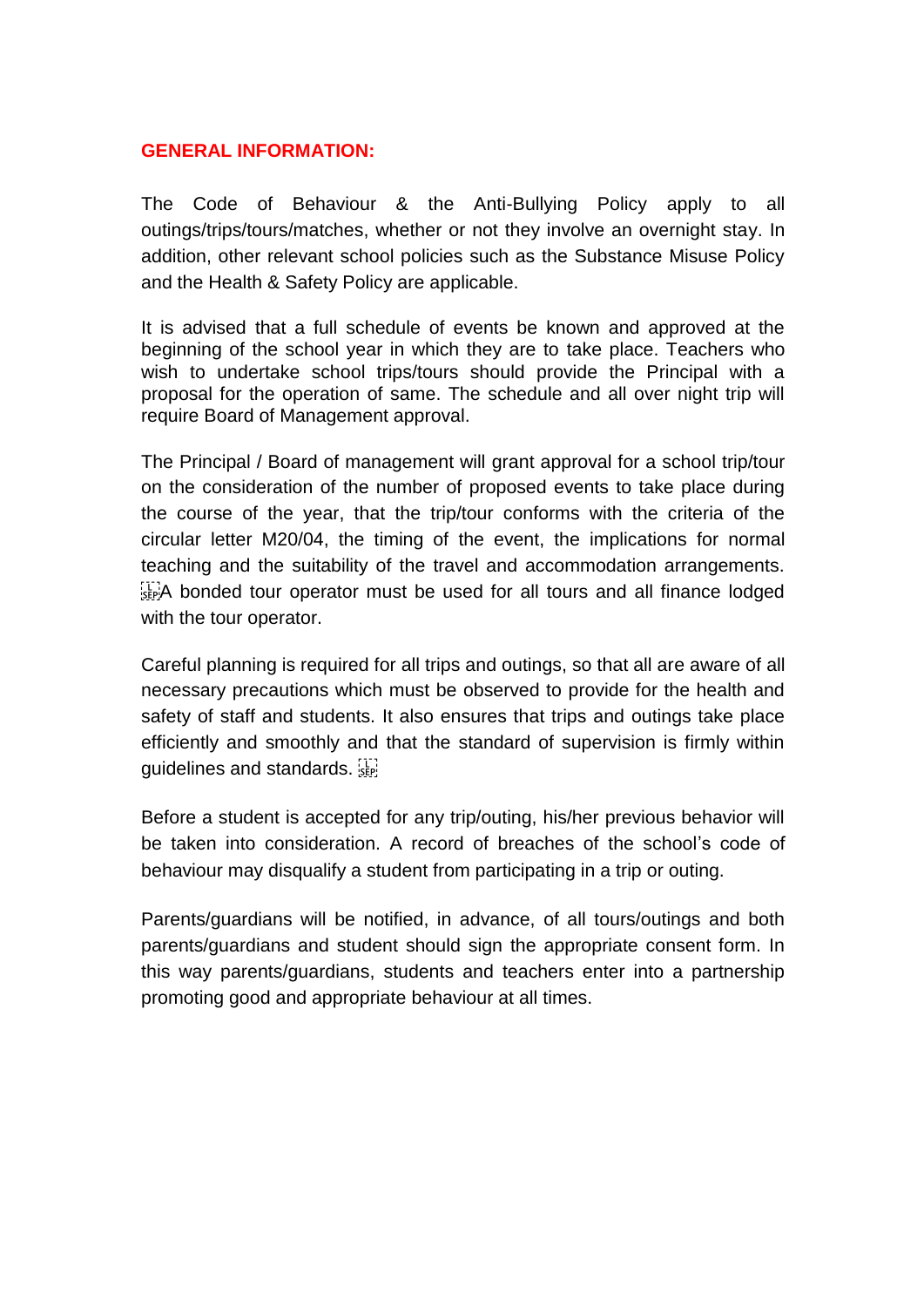All staff members are aware of St Michael's College's Child Protection protocols and what the college's duty of care is to the students.

Parent(s)/guardian(s) who travel with students on buses will be garda vetted and receive child protection training and they will be made aware of St Michael's College's Child Protection protocol and what the college's duty of care is to the students.

## **SCHOOL TOURS INVOLVING OVERNIGHT STAYS, INSIDE OR OUTSIDE THE REPUBLIC OF IRELAND**

This policy was drafted in the context of Circular Letter M 20/04 issued by the Department of Education and Skills which states that:

*The objective of an educational tour should be that it should provide a significant benefit to the educational, intellectual, cultural and social development of the maximum number of students in the particular grade(s) taking part in the tour and which benefit cannot be provided by in-school activities alone.*

#### *Leader*

It is recommended that one teacher be nominated as the **Tour Leader** who will be expected to ensure that it is conducted in accordance with agreed standards.

When the proposal is sanctioned by the Principal/Board of Management the organizer will inform the students and parents/guardians concerned.

When numbers are established she/ he will invite staff members to join the team.The *Tour Team has responsibility for organising and planning the Tour.*

**Planning Tour Supervision**: Prior to leaving each teacher should be assigned a small number of students and be known to the students as their Group Leader. possible these groups should remain unchanged throughout the tour. Students with specific needs will be allocated a specific member of staff to liaise with throughout the tour.

**Planning Tour Supervision Rota**: The Tour Leader can place teachers on a Standby Rota for use in the various types of overnight accommodation used. Teachers have the right to search students' baggage if they suspect that students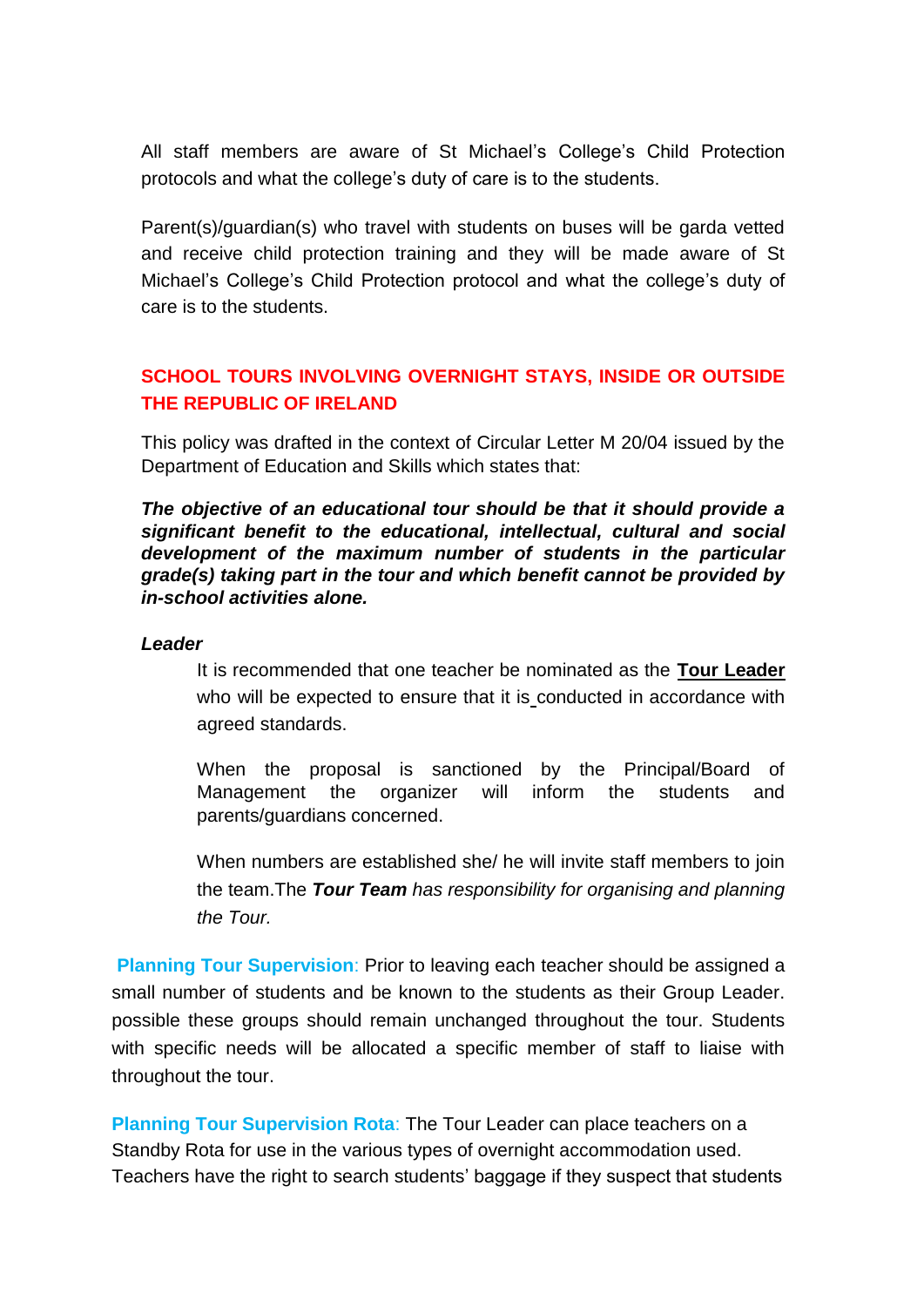are carrying banned or illegal substances. All searches and supervision by teacher will be carried out in the present of at least two members of staff.

**The Tour Team must conduct a full risk assessment of the Tour and all its activities. This risk assessment must be discussed with the Principal the tour leader and at least one other member of the tour team not later than 4 weeks before the tour commences.**

**Members of staff, who wish to take students on an overnight or overseas trip/tour, must submit their request for approval to the Principal, by completing the Educational Outing Form in Appendix 1 included in the proposal, should be the educational or other benefits that the students will derive from the trip.**

All trips outside Ireland must be organised by a fully bonded travel agent.

Full travel insurance must be in-place for all staff and students travelling.

Before a student with a medical condition is allowed to participate in a trip, the school authorities must be confident that the needs of the student can be managed without compromising the health and safety of the student in question, the other students participating, or the itinerary of the trip. Each case will be considered on an individual basis in consultation with parents/guardians.

The number of students participating varies depending on the nature of the trip and the staff/student ratio will be appropriate to the age group. The DES lists a ratio of one adult to EIGHT group members for all trips abroad.

The initial letter to parents should contain a draft itinerary and deadline for registering and payment of a non-refundable deposit. Parents must be made aware that the organiser reserves the right to make minor changes to the itinerary.

If a passport is required, a photocopy of the student's passport must be included with the deposit. All passports must be valid for at least six months following the trip.

Parents/guardians will be required to complete and sign a Medical Information Form and this must be returned to the tour organizer by the specified date.  $\frac{1}{15}$ 

Visas may be necessary for the destination and some countries require them to be processed together. There may be an additional cost to secure a visa. Parents/guardians should be informed that students with non-EU passports may need visas for EU countries.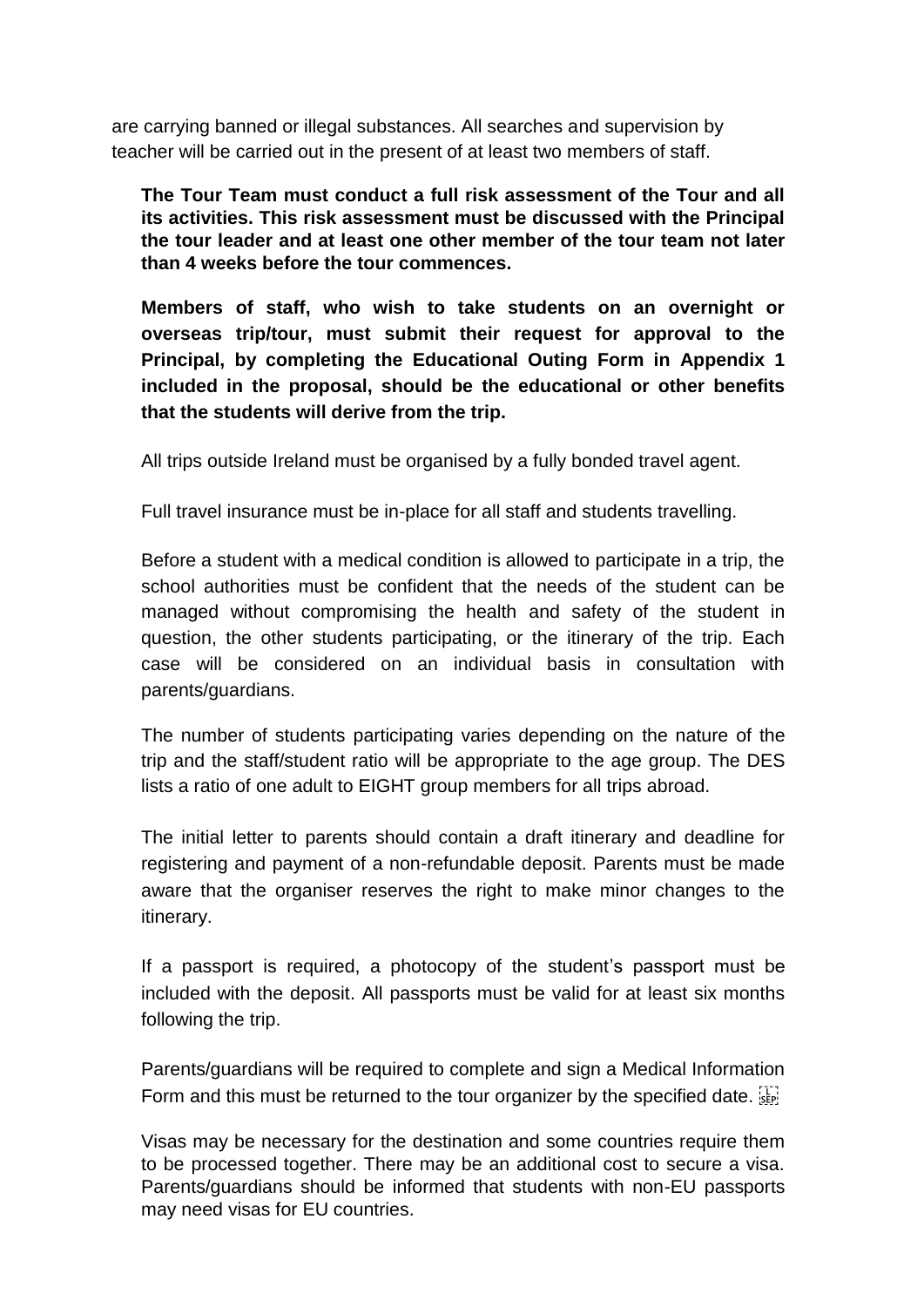Students must have their E111 or European Health Insurance Card for travel to countries in the EU.

It is important to impress upon parents/guardians that the onus is on them to ensure that their son/daughter has all necessary up-to-date documentation well in advance of the trip.

Parents/guardians should be informed in good time if there are any mandatory or recommended vaccinations for the destination. It is important that parents/guardians realise that the onus is on them to make arrangements for their son/daughter to receive all necessary vaccinations.

Students must attend all information meetings and co-operate with all requests pertaining to the trip.

Details of accommodation, travel arrangements, any special local conditions, personal items that the student needs to bring, guidelines for spending money and money for extras such as meals and excursions will also be made available to parents/guardians.

### *Accommodation*

The proposed sleeping arrangements for students, staff and other support personnel will be clarified well in advance of the trip/tour. This will involve ensuring that:

Staff members will be accommodated in separate rooms from the students.

Health and safety issues relating to the accommodation such as emergency evacuation for upstairs rooms, accessibility of rooms and corridors for mobility of the students will be checked.

#### *During the Tour*

Mindful of the DES guidelines regarding Child Protection, Teachers will act in a responsible manner (including the non consumption of alcohol) having regard to the fact that they are in the company of and responsible for the care of young adults. Teachers will maintain the same standards of care as apply in a school situation.

Mobile phone communication between teachers/supervisors and students on the tour will be necessary. A list will be made of participants' mobile phone numbers (as given on the Permission Form) and students will have the mobile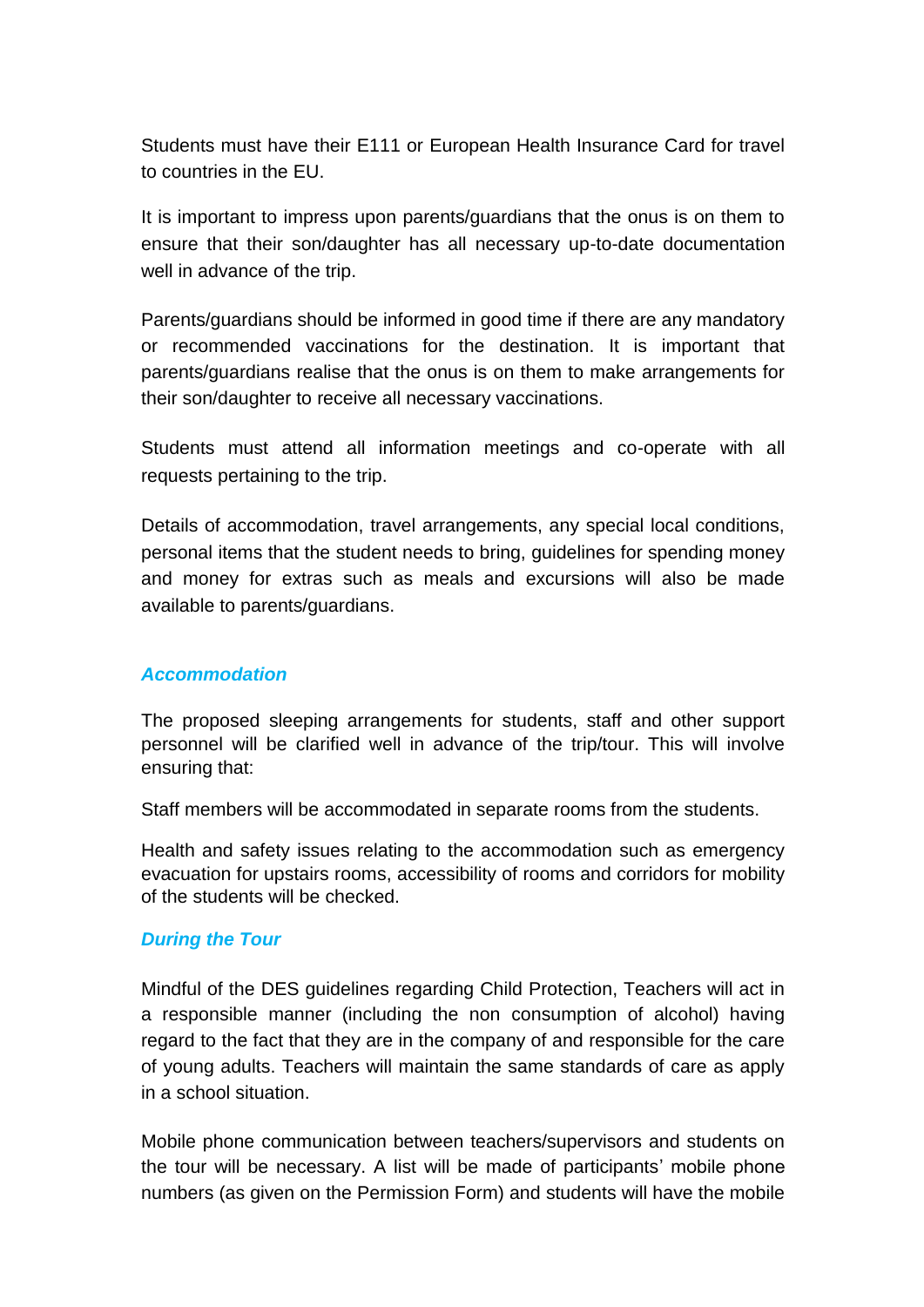phone number of the Tour Leader – to be carried with them at all times while on the tour. A mobile phone is available from the School, as staff members are not required to give their personal mobile phone numbers to students.

The Tour Leader should have two emergency contact numbers for each student travelling and the contact details for the Principal and the Deputy Principal.

Staff should never enter a dormitory room/student bedroom without knocking first. Where possible, two members of staff should be present when entering a dormitory/student bedroom.

In the event that staff have to enter a dormitory to check on students it is most appropriate where possible that at least one member of the staff is of the same gender as the students in that dormitory. A loud knock should happen in advance of entering the room

If necessary two members of staff should carry out inspections of rooms or personal property (bags, suitcases etc) with the student(s) present. This will only be done for good reasons based on reasonable grounds, such as concern for physical safety, suspected possession or use of a banned substance or other concerns.

If a search is deemed necessary, the student should be asked to empty his/her own pockets, suitcases/bags or to search the clothing that he/she is wearing.

Where sanctions are imposed, procedures shall be applied as per the school's **Code of Behaviour**.

• Should a student be quilty of minor misbehaviour, the incident should be dealt with in a swift and firm manner and a verbal warning may be all that is needed. The Tour Leader may however feel that specific sanctions are required such as the student missing out on a specific activity e.g. bowling or a disco. If a sanction is being imposed it must be made clear to the student why it is being imposed. A student prevented from attending an activity must be supervised by a member of the Tour Team for the duration of the activity. Further sanctions may be imposed when the student returns to school e.g. the student may be prevented from involvement in future tours.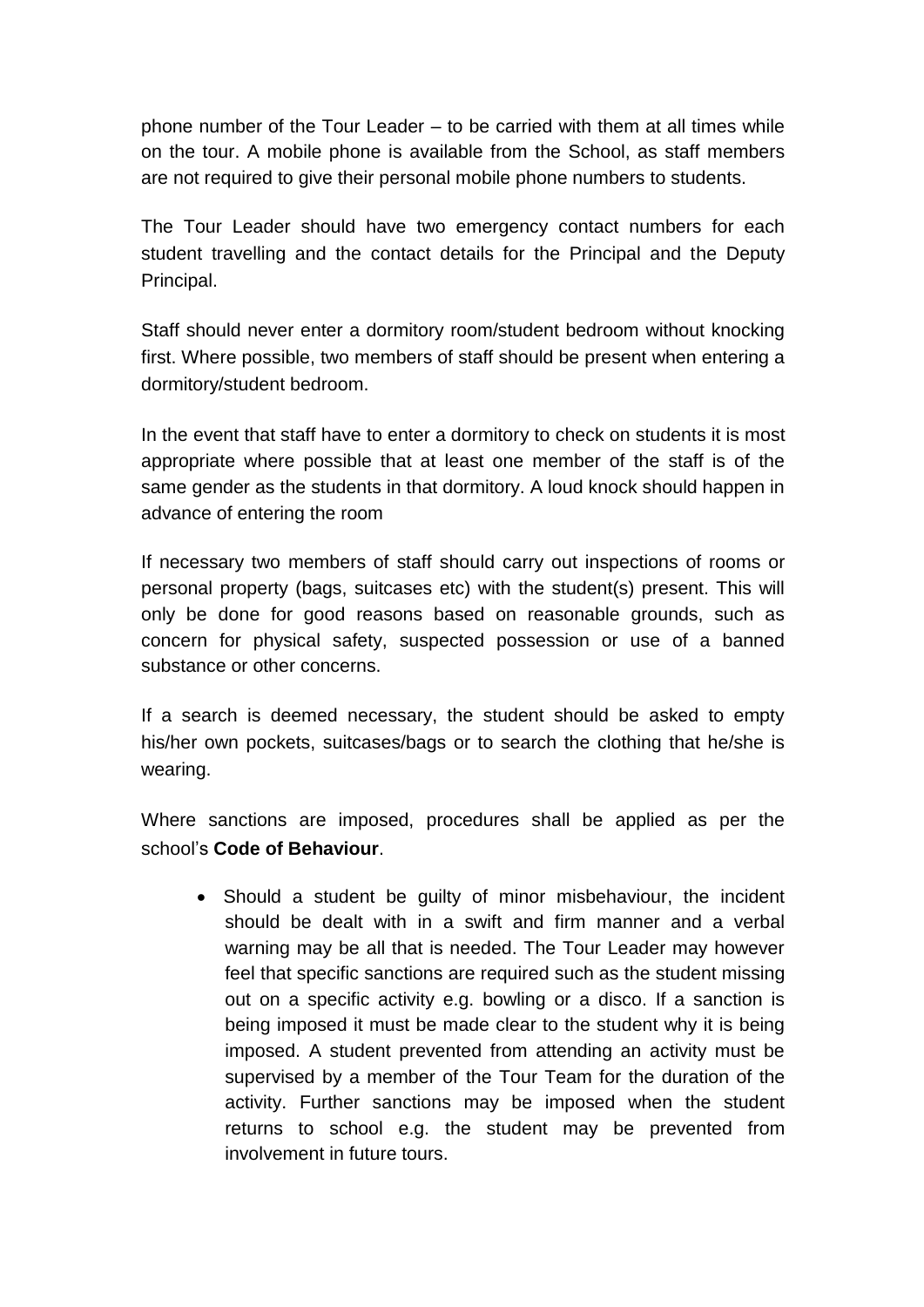- If a student is found to be in serious breach of any of the expectations in the School Code of Behaviour, the staff member in charge must contact the Principal immediately.
- Following gross misconduct, a student may be sent home at parent's/guardian's expense.
- In the case of a serious/criminal incident (shop lifting, a violent attack etc.) the parent(s)/guardian(s) and the Principal will be informed immediately and the matter will be handed over to the local police authorities.

An Accident/Incident Report Form must be completed for all accidents or incidents which have occurred. Examples of reportable incidents include: persistent lateness at the rendezvous point; not staying with the group; rudeness to teachers; and serious breach of school rules, particularly in relation to alleged or proven alcohol or substance abuse. [17]

**If a student becomes ill he/she should, if necessary, be referred to a doctor or hospital as soon as possible and the parent(s) / guardian(s) notified ASAP.**

### *Responsibilities of students whilst on a school tour, students must* :

Follow the Code of Behaviour on school tours and adhere to the school expectations at all times.

Follow the instructions of staff members/Tour Leader at all times.

- Ø Not purchase or have on their person any item which could cause major security delays.
- Ø Not vacate the vicinity of the hostel/accommodation or bus at any stage without being accompanied by or with the consent of one of the teachers/supervisors.
- Ø Not wander off or break away from the party without permission. Students must stay in groups of no less than three at all times and no student may wander off on his/her own. If the group has free time for shopping, they must remain together in groups of no less than three and must return to the appointed place on time.
- Ø Show respect for all staff members and other students at all times.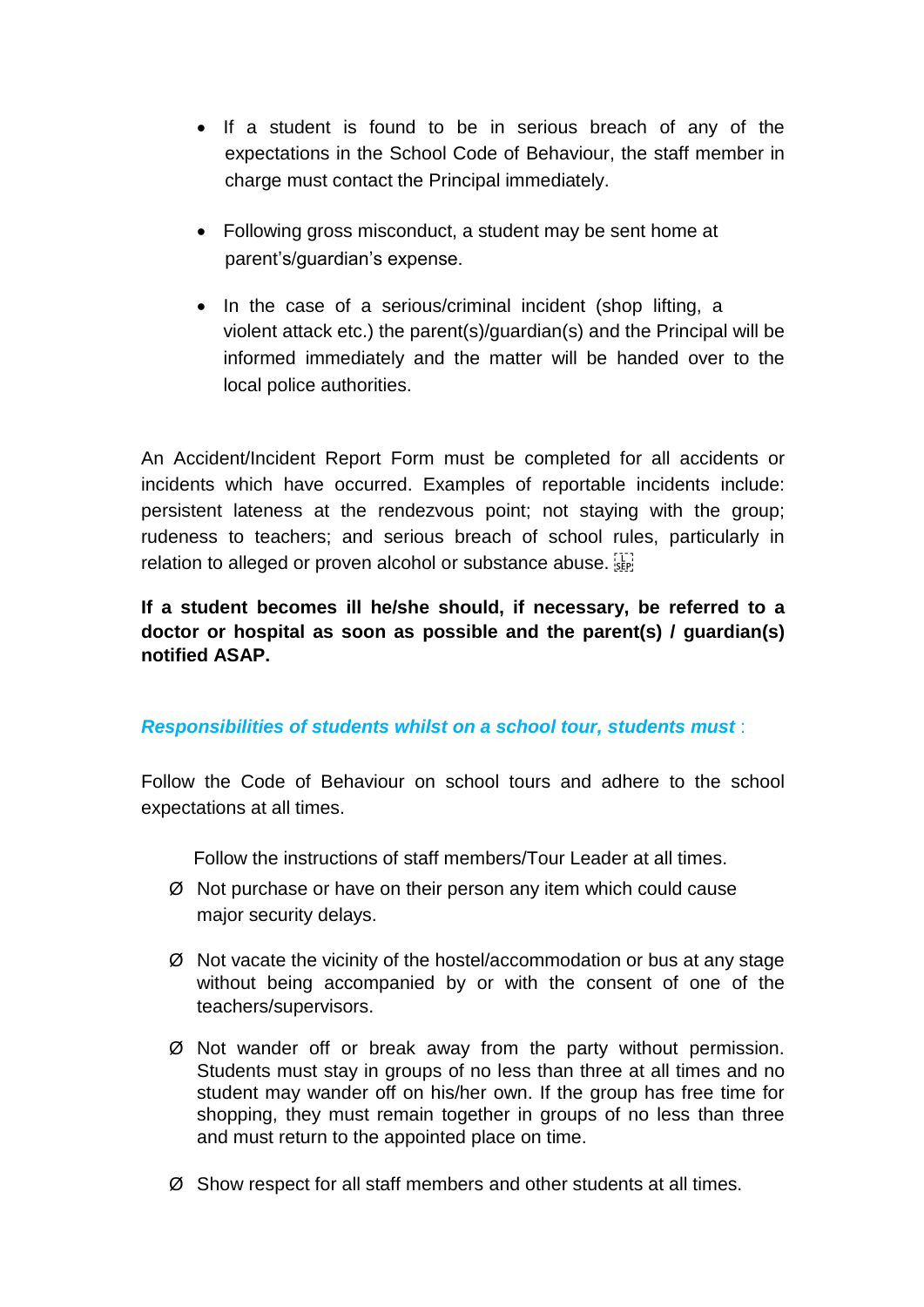- Ø Participate fully in the activities of the tour but not take any unnecessary risks or undertake any activity that they fear. Look out for anything that might hurt or threaten anyone in the group and tell the group leader about it.
- Ø Behave during leisure time if not under the direct supervision of teachers.
- Ø Socialise in communal areas, i.e. no boys in girls' rooms and vice versa.
- Ø Go to their rooms at the times decided by the Tour Leader, remain in their own room and switch lights off within an hour in order to ensure that students will be sufficiently rested and get maximum benefit from the visit.
- Ø At all times strictly uphold protocol and respect in regard to gender relationships.
- Ø Remain in their own room. Visiting other students' rooms is not allowed as teachers need to know where students are at all times
- Ø Not be in possession of, or use or abuse tobacco, alcohol, drugs or any other illegal substance.
- Ø Adhere to the tour dress code as set down by the Tour Leader.
- Ø Respect others at all times e.g. drivers, guides, cabin crew, fellow travellers, those sharing transport and those sharing accommodation.
- Ø Follow the rules of the hotel, hostel or other type of accommodation where they are staying.
- Ø Be responsible for leaving their bedrooms tidy.
- Ø Be responsible for leaving seats on all forms of transport in a tidy condition.
- $\emptyset$  when tespection to a large depend with local customs and laws, particularly
- Ø Be responsible for their own belongings.

#### *Students must note the following:*

Money and valuables are the students' responsibility on tour. Expensive digital equipment, clothing/footwear should not be brought on this trip unless you are prepared to take **full** responsibility for its safekeeping. In the event of a theft of personal belongings, the local Police will be contacted.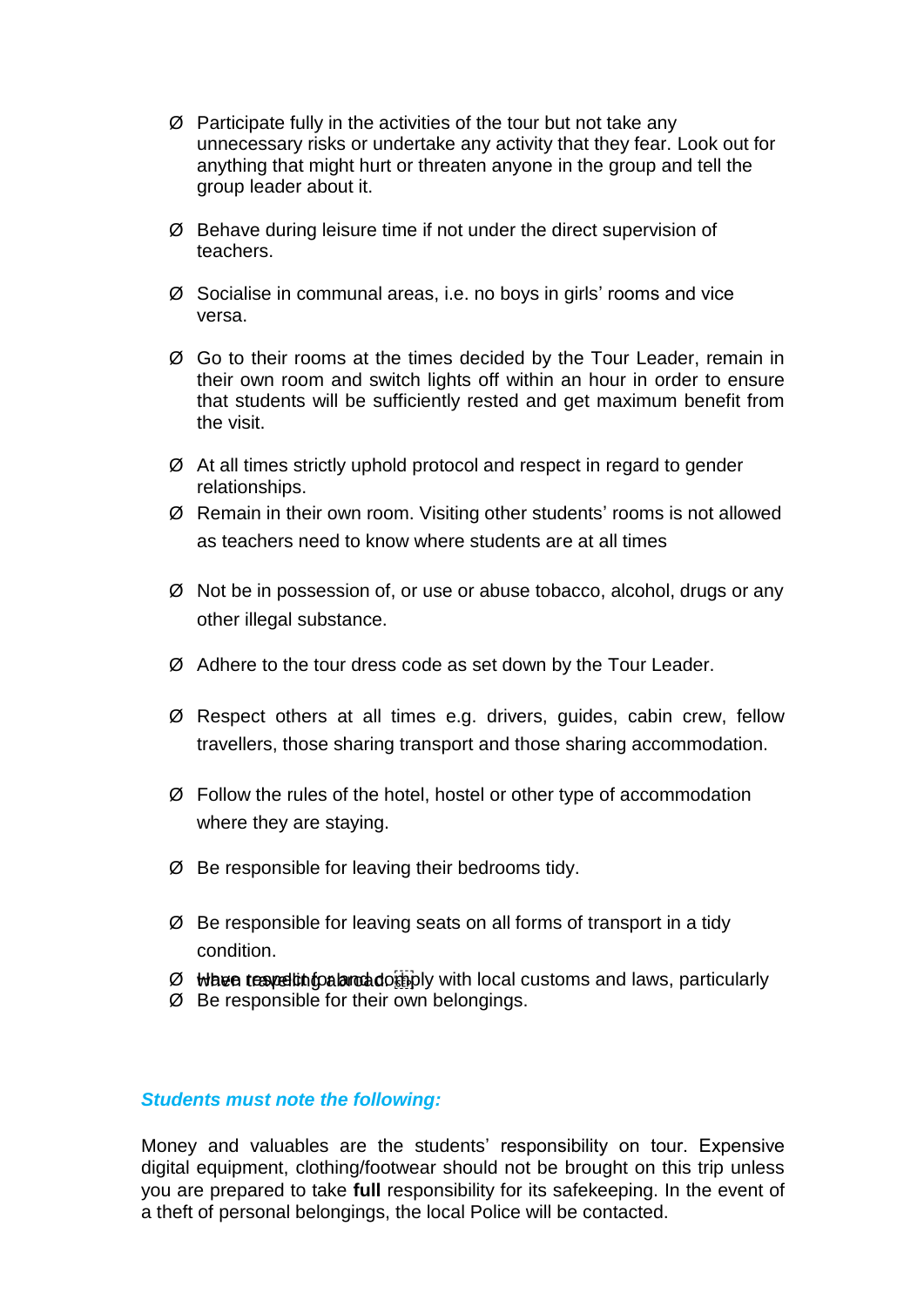Each teacher will be responsible for a specific number of students and students must meet with their assigned teacher at the correct locations at agreed times.

The good name and reputation of both the school and the country must be protected and promoted at all times.

Students must bear in mind that an excursion is educational in purpose and organised and directed by St Michael's College. The final word and sanction on any issue relating to the trip resides with the accompanying teachers.  $\frac{1}{15}$ 

Mobile phones are permissible but must be switched off and given to the assigned teacher at night. Phones will be returned each morning to students. Mobile phone use is governed by the schools Mobile Phone Policy, Anti Bullying Policy and Code of Behaviour. The misuse of mobile phones, camera phones for the capture or dissemination of inappropriate content will be dealt with as per these Policies/Codes. School management will respond appropriately in such cases and will have the full range of consequences, outlined in the Code of Behaviour, open to them.

#### *After the Tour*

Arrangements should be made for a summary report from the Tour Leader to the Principal outlining:

- 1. The achievements of the tour
- 2. A financial statement
- 3. Any difficulties or problems which arose during the course of the tour.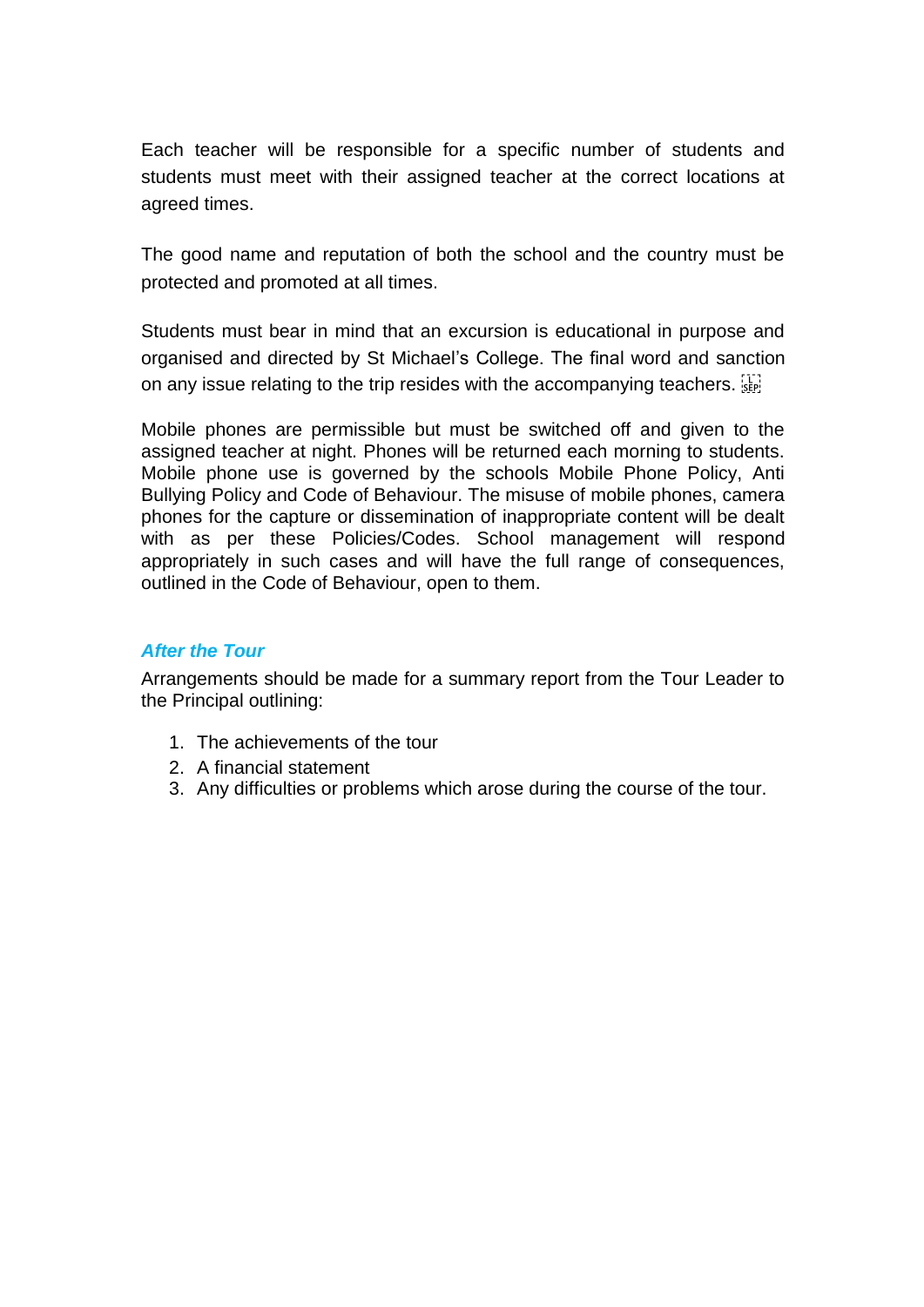### **Day Trips within Ireland (including Northern Ireland)**

Day trips may take place during the school day or may extend beyond normal school hours.

Day trips must have the approval of the Principal by completing the Activities Template in Appendix 2.

Members of staff who wish to take students on a day trip must put their request in writing to the Principal. Included in the proposal should be the educational or other benefits that the students will derive from the trip.

The trip organiser must conduct a full risk assessment of the trip and all its activities. This risk assessment must be sent to the Principal once finalised.

Once the Principal has approved a trip, the organiser should inform parents/guardians and a consent form should be signed.

The staff member should enter the details into the diary in the school office including departure and return times and any other relevant information.

Consultation with other staff members may be necessary if the trip impacts on other lessons. A notice should be placed on the staff notice board, in good time, together with a list of students participating in the trip.

On all day trips there must be an appropriate ratio between the number of students and the number of staff traveling. This ratio will vary depending on the nature of the trip and the age of the students traveling. On a private coach there should be at least one member of staff in addition to the driver.

Day trips may involve a financial cost to the student. For example, a fee may be charged to cover the cost of transportation to/from sporting events/trips.

The school will always have the mobile/contact numbers of the Coach Company or staff involved in case of delays or any other occurrences.

For trips that extend beyond normal school hours, it is the responsibility of parent(s)/guardian(s) to ensure that arrangements are in place for their son's journey to/from the School. The organiser of the trip must be informed in advance of these arrangements.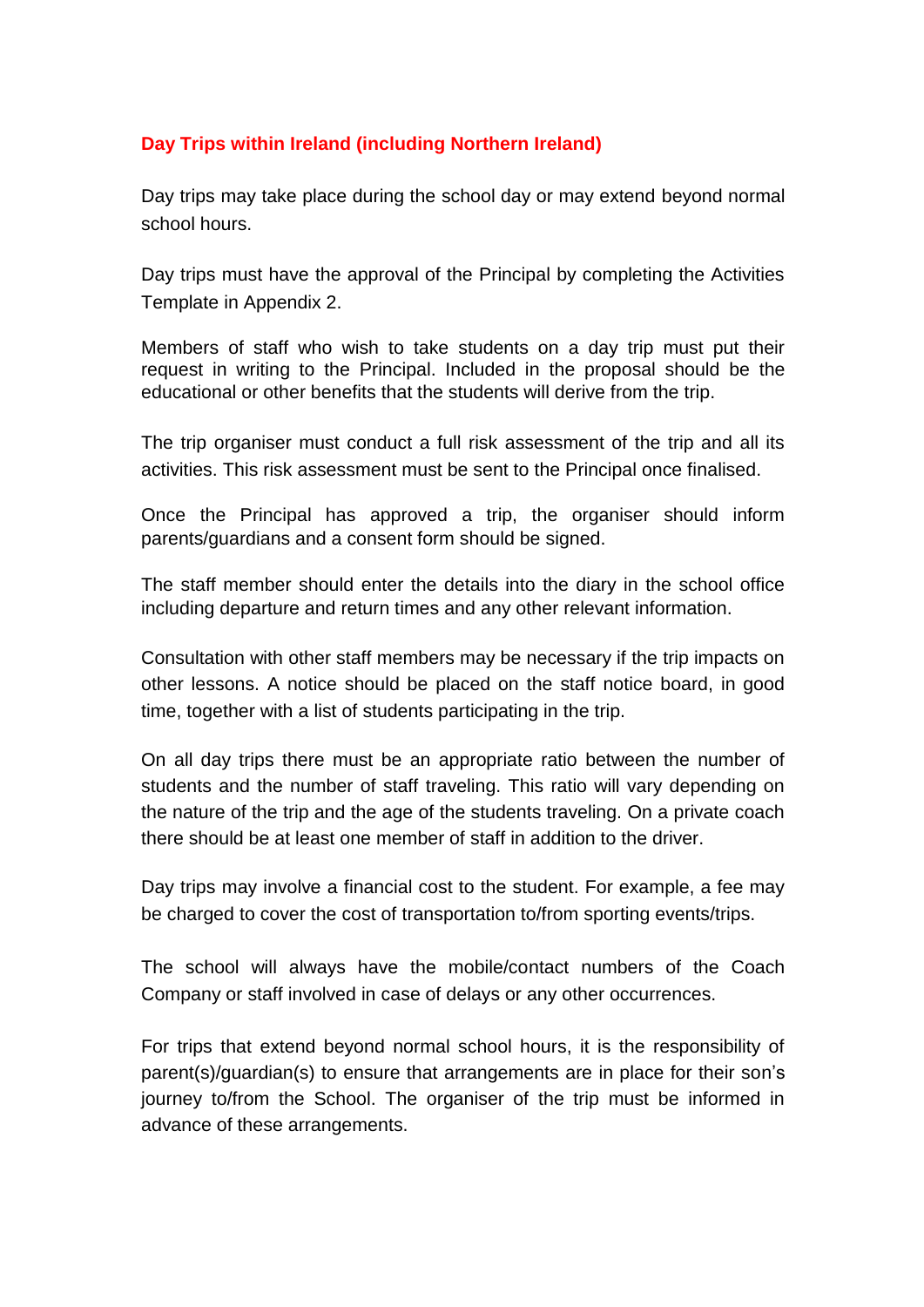All students should return to the school premises. Exceptions will be made on an individual basis where a note/contact has been obtained from parent(s)/guardian(s) in advance of alternative travel arrangements.

An Accident/Incident Report Form must be completed for all accidents or incidents which have occurred. Examples of reportable incidents include: persistent lateness at the rendezvous point; not staying with the group; rudeness to teachers; and serious breach of school rules, particularly in relation to alleged or proven alcohol or substance abuse.

### **Sporting Trips / Activities**

Members of staff who wish to take students to a match/sporting activity must put their request, in good time, to the Principal. It is not be possible to accommodate a number of requests for the same day.

Once the Principal has approved an activity, the organiser should inform parents/guardians.

The staff member should enter the details into the diary in the school office including departure and return times and any other relevant information.

The organiser must ensure that the appropriate risk assessment form is completed and a copy is provided to the Principal.

If the students will be away during lunchtime, appropriate arrangements must be made for students to get a lunch on their return. Alternatively, students should be instructed to bring a packed lunch.

Each sports/games coach is responsible for taking a properly equipped firstaid kit to his/her match.

If a minor accident occurs the coach will treat it on the spot. In the event of a serious accident the coach will ring an ambulance or other mode of transport directly.

Any accident deemed to be of a serious nature is recorded on an accident report form, a copy of which is submitted to the Principal. Staff will appraise students of the necessary safety equipment for each respective sport.

Staff should liaise with the office to organise transport to and from all matches, using a recognised coach company.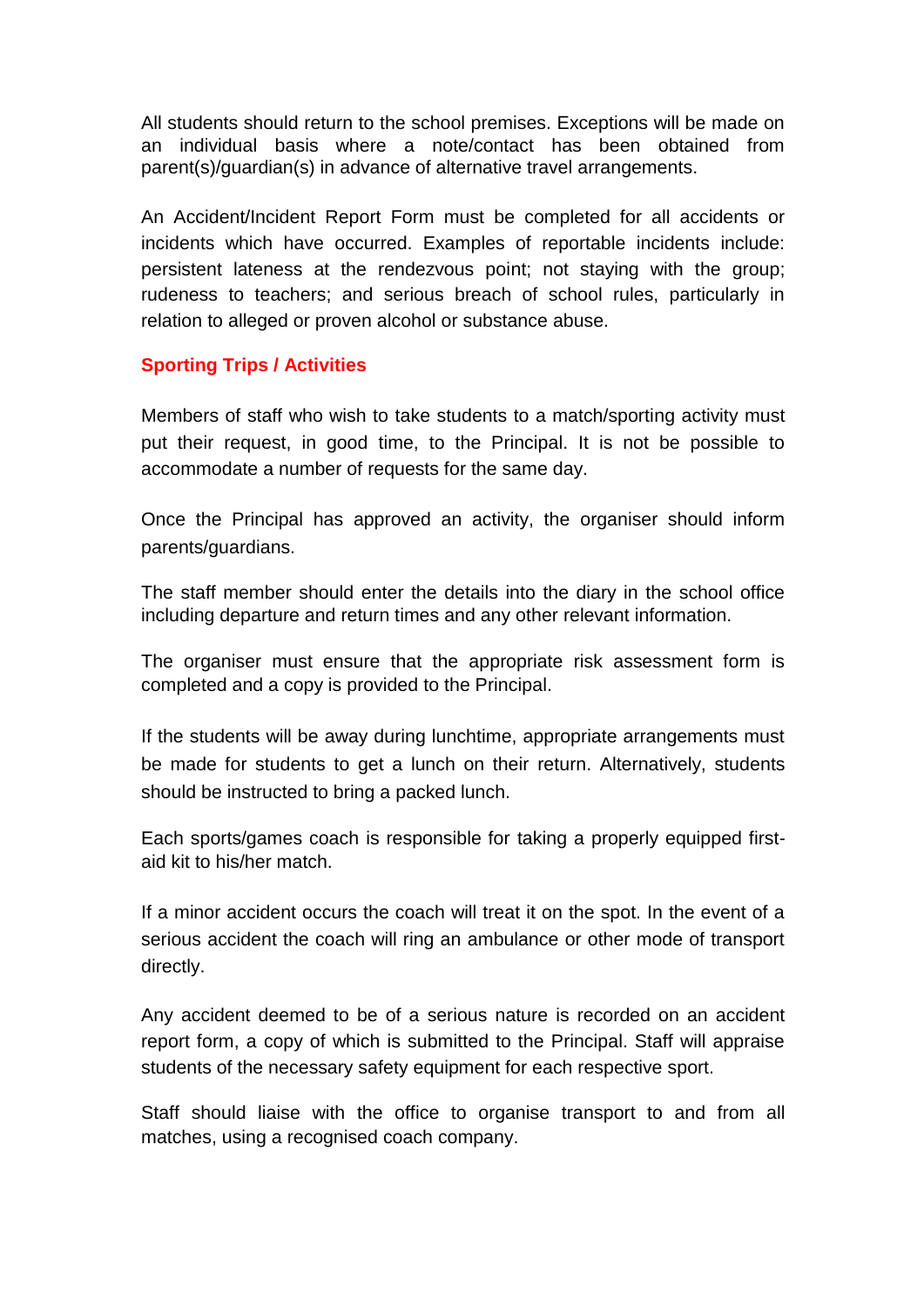When an away match is organised during school hours, the number of staff traveling must be dependent upon the staffing requirements of the activities in school. Generally one teacher will travel with a team. The needs of the students in school must receive priority when organising such matches. Where possible, a second teacher or a parent (Garda Vetted) will travel to away fixtures.

An Accident/Incident Report Form must be completed for all accidents or incidents which have occurred. Examples of reportable incidents include: persistent lateness at the rendezvous point; not staying with the group; rudeness to teachers; and serious breach of school rules, particularly in relation to alleged or proven alcohol or substance abuse.

**NB: It is impossible to create policy for all school related activities. Once a tour / trip / activity is organized the level of risk should be assessed by the Tour Director / Organiser / Coach and resources discussed with the Principal or Deputy Principal.**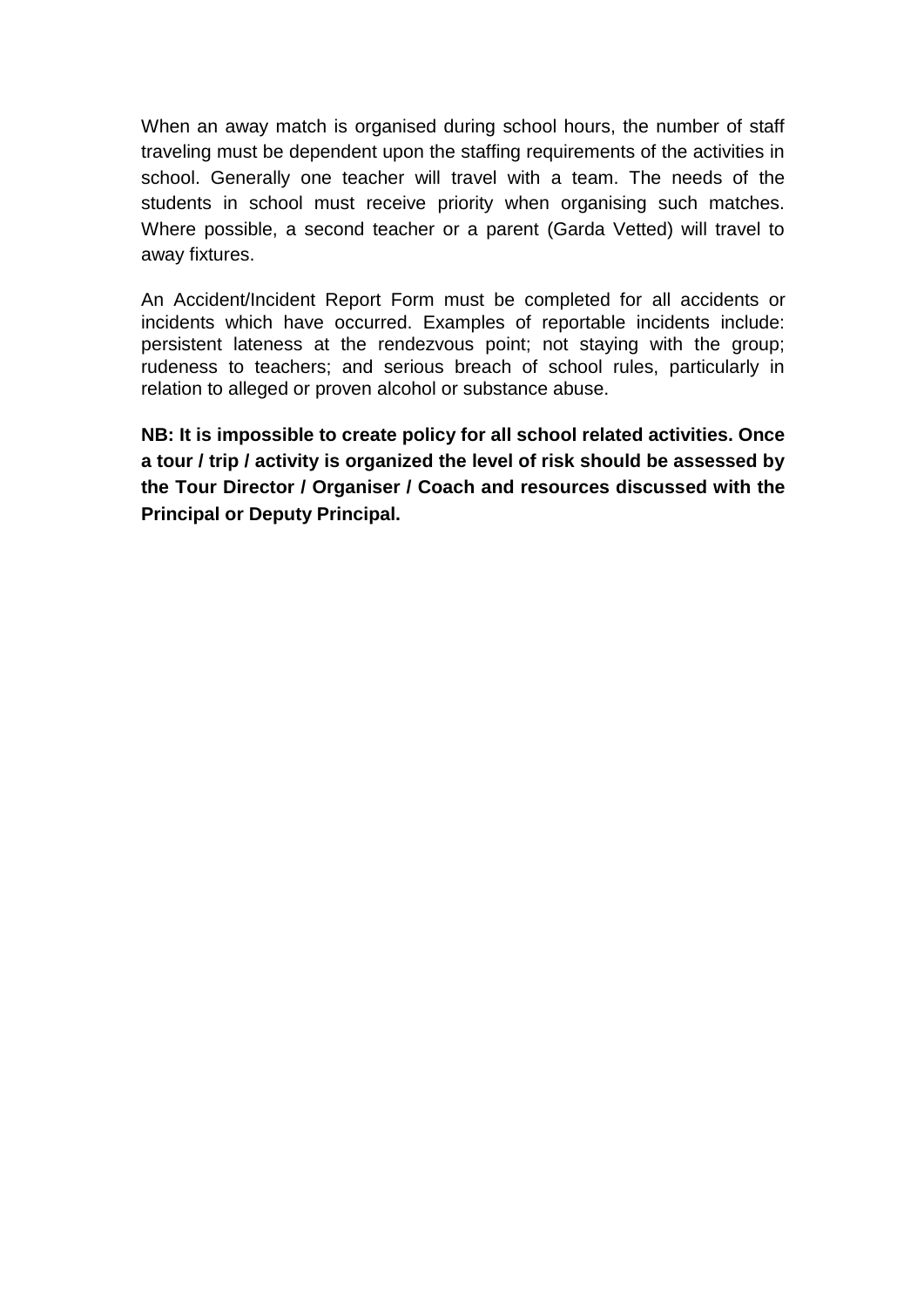### *Monitoring and Review*

*As part of the School Self-Evaluation Process, St. Michael's College will monitor, review and evaluate this Policy on an ongoing basis to ensure legal compliance and the maintenance of best practices.*

*This policy was adopted by the Board of Management on:*

| <b>Adopted on:</b>   |                                              |
|----------------------|----------------------------------------------|
| <b>Signed by:</b>    | <b>Chairperson of the Board of Managment</b> |
| Signed by:           | Principal of St. Michael's College.          |
| Date:                |                                              |
| Date of next review: |                                              |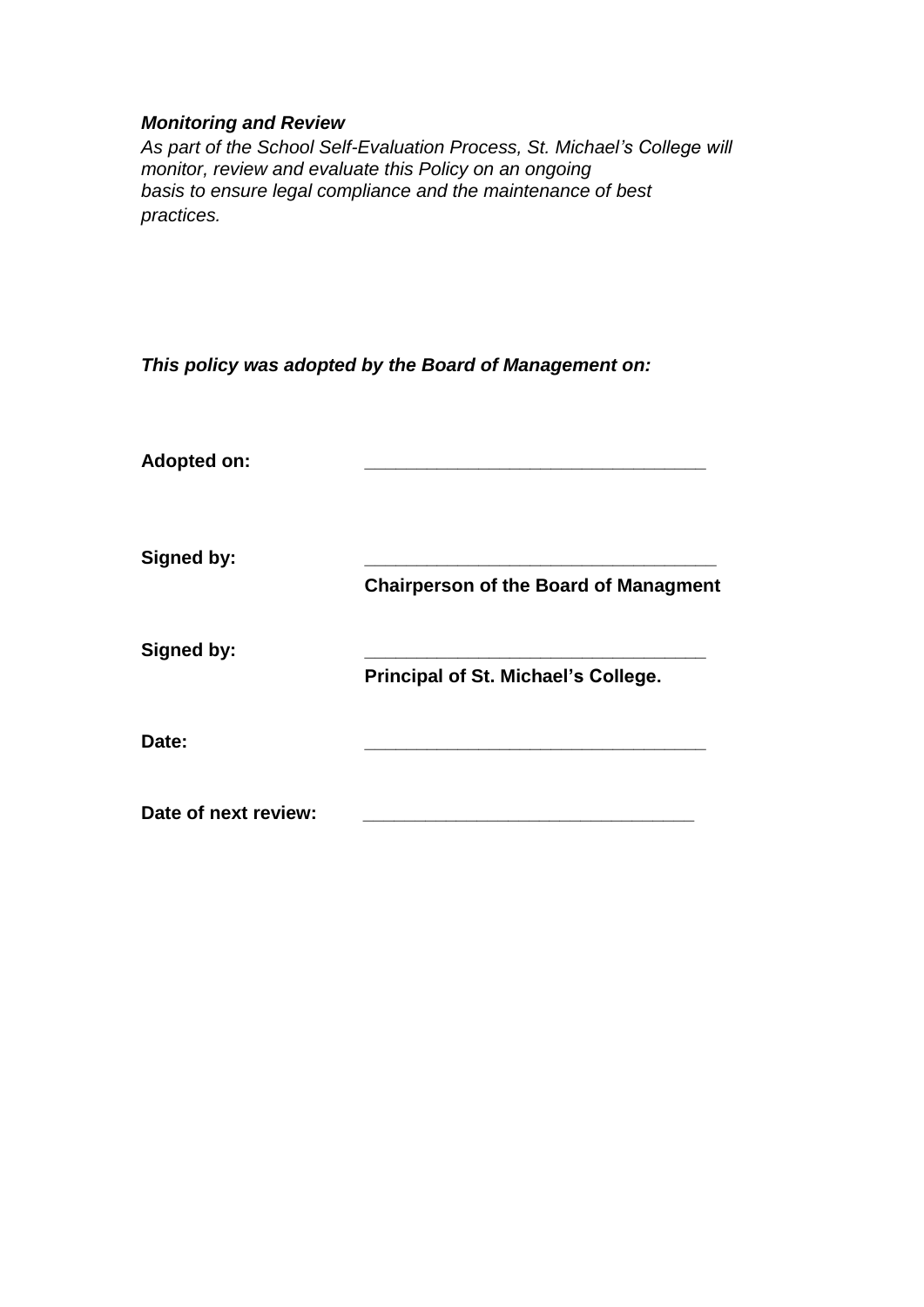# **Appendix 1: Foreign Trip / Overnight Tour Proposal Template:**

# **Details of School Tour:**

| Name of School:<br>Address of School: |            |  |
|---------------------------------------|------------|--|
|                                       |            |  |
| <b>Tour Dates</b>                     | From<br>to |  |
| Brief outline of tour                 |            |  |
| Number of students participating      |            |  |
| <b>Total Male</b>                     |            |  |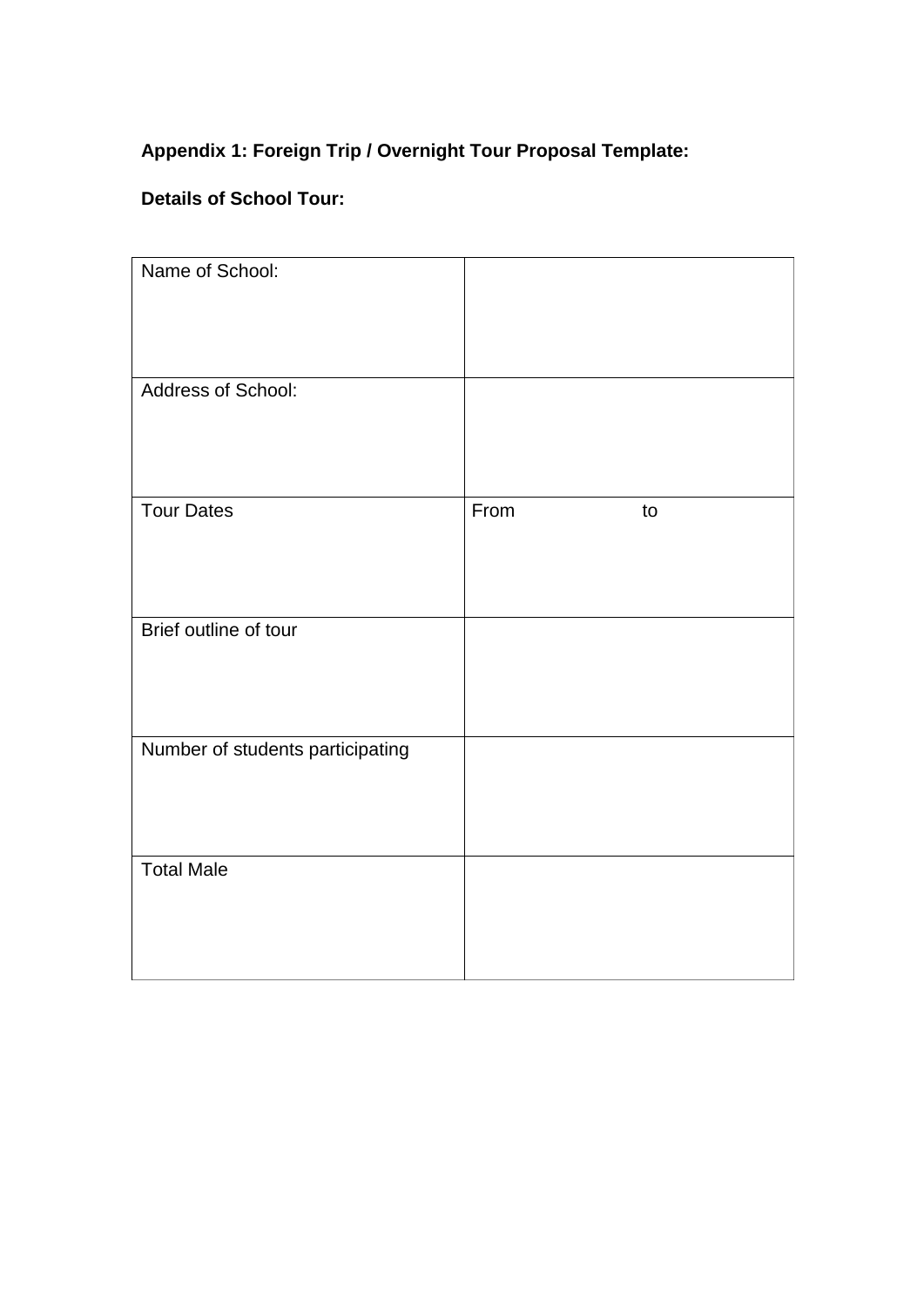| <b>Total Female</b>                                                        |     |                                                                                                                                                                                                           |
|----------------------------------------------------------------------------|-----|-----------------------------------------------------------------------------------------------------------------------------------------------------------------------------------------------------------|
| lf<br>students<br>some<br>are<br>participating outline the reasons<br>whey | not |                                                                                                                                                                                                           |
| Expected benefit to accrue from<br>the tour                                |     |                                                                                                                                                                                                           |
| Why is the tour deemed to be<br>necessary                                  |     |                                                                                                                                                                                                           |
| Names of adults accompanying<br>the students                               |     |                                                                                                                                                                                                           |
| <b>Name of Tour Leader</b>                                                 |     |                                                                                                                                                                                                           |
| <b>Name of Other teachers</b>                                              |     |                                                                                                                                                                                                           |
| <b>Confirmations: Please circle</b>                                        |     | That appropriate arrangements<br>are made in accordance<br>with<br>Circular PP whose teachers are<br>absent with the tour.<br>That adequate insurance is in<br>place to cover all risks while on<br>tour. |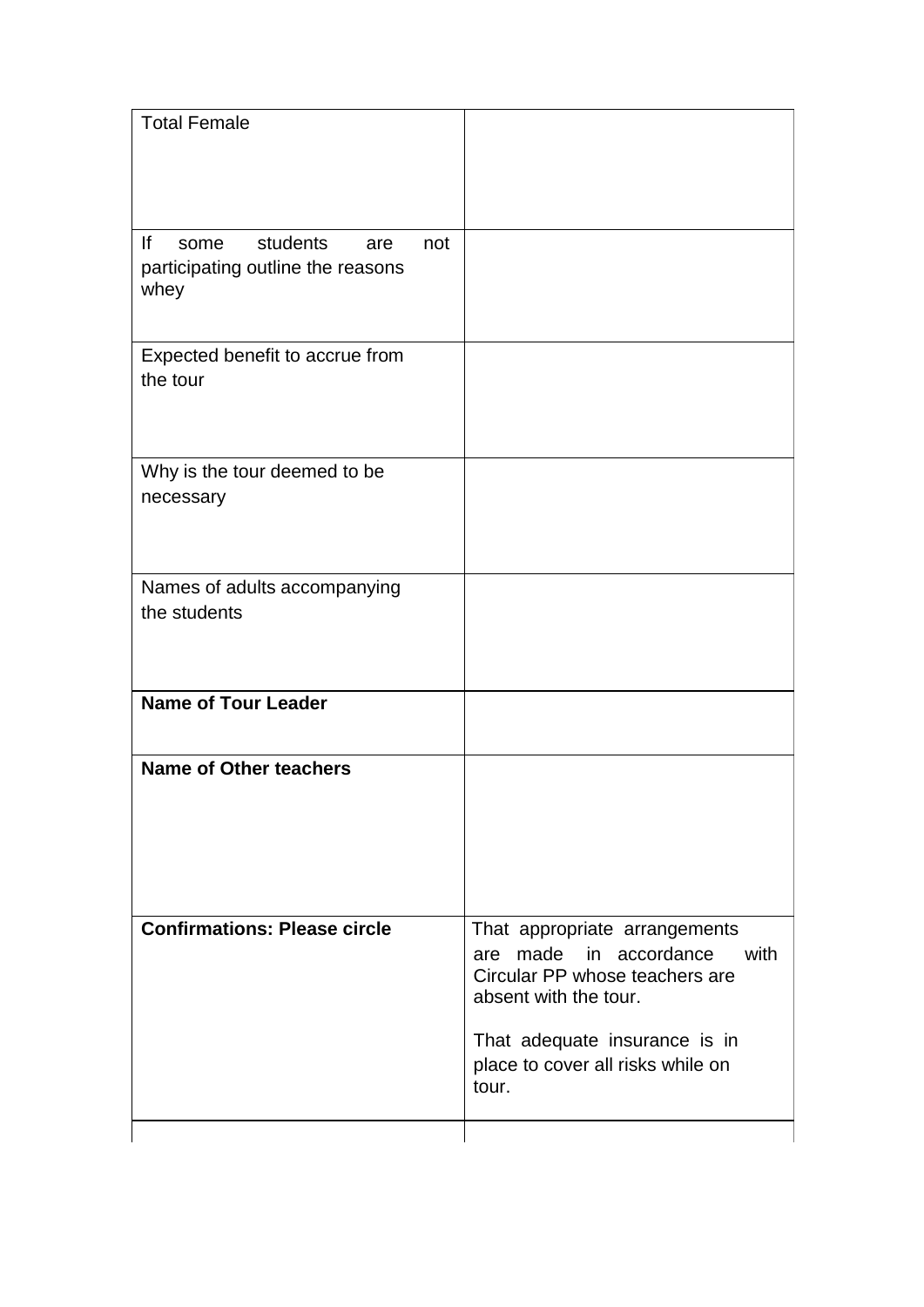|                               |                      | That parental permission | has |
|-------------------------------|----------------------|--------------------------|-----|
| been secured for each student |                      |                          |     |
|                               | who is participating |                          |     |
|                               |                      |                          |     |

Signature of Principal: \_\_\_\_\_\_\_\_\_\_\_\_\_\_\_\_\_\_\_\_\_\_\_\_\_\_\_

Date: \_\_\_\_\_\_\_\_\_\_\_\_\_\_\_\_\_\_\_\_\_\_\_\_\_\_\_

\_\_\_\_\_\_\_\_\_

 $\overline{\phantom{a}}$ 

\_\_\_\_\_\_\_\_\_

 $\overline{\phantom{a}}$ 

 $\overline{\phantom{a}}$ 

 $\overline{\phantom{a}}$ 

# **Appendix 2: Day Trips / Activities Proposal Template**

\_\_\_\_\_\_\_\_\_\_\_\_\_\_\_\_\_\_\_\_\_\_\_\_\_\_\_\_\_\_\_\_\_\_\_\_\_\_\_\_\_\_\_\_\_\_\_\_\_\_\_\_\_

\_\_\_\_\_\_\_\_\_\_\_\_\_\_\_\_\_\_\_\_\_\_\_\_\_\_\_\_\_\_\_\_\_\_\_\_\_\_\_\_\_\_\_\_\_\_\_\_\_\_\_\_\_

\_\_\_\_\_\_\_\_\_\_\_\_\_\_\_\_\_\_\_\_\_\_\_\_\_\_\_\_\_\_\_\_\_\_\_\_\_\_\_\_\_\_\_\_\_\_\_\_\_\_\_\_\_

\_\_\_\_\_\_\_\_\_\_\_\_\_\_\_\_\_\_\_\_\_\_\_\_\_\_\_\_\_\_\_\_\_\_\_\_\_\_\_\_\_\_\_\_\_\_\_\_\_\_\_\_\_

\_\_\_\_\_\_\_\_\_\_\_\_\_\_\_\_\_\_\_\_\_\_\_\_\_\_\_\_\_\_\_\_\_\_\_\_\_\_\_\_\_\_\_\_\_\_\_\_\_\_\_\_\_

Type / Nature of the Activity:\_\_\_\_\_\_\_\_\_\_\_\_\_\_\_\_\_\_\_\_\_\_\_\_\_\_\_\_\_\_\_\_\_\_\_\_\_ Date: \_\_\_\_\_\_\_\_\_\_\_\_\_\_\_\_\_\_\_\_\_\_\_\_\_\_\_\_\_\_\_\_\_\_\_\_\_ Time From: \_\_\_\_\_\_\_\_\_\_\_\_\_\_\_\_\_\_\_\_\_\_\_\_\_\_\_\_\_\_\_\_\_\_\_\_\_ Brief outline of activity:

Number of students participating:

Expected benefit to accrue from the activity:

\_\_\_\_\_\_\_\_\_\_\_\_\_\_\_\_\_\_\_\_\_\_\_\_\_\_\_\_\_\_\_\_\_\_\_